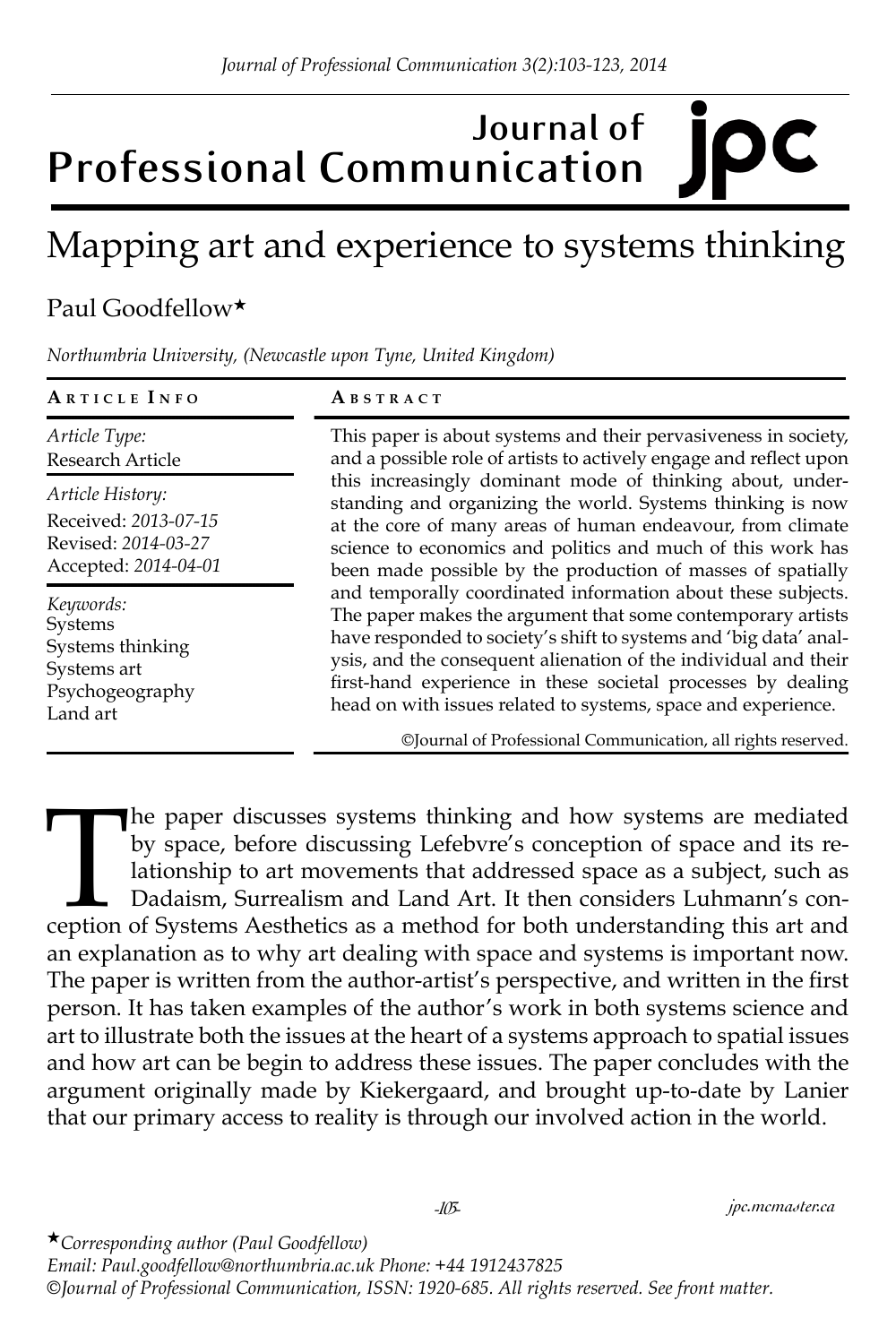This paper is about several interrelated points concerning the application of systems in society and how artists appropriate and respond to systems. The first point to note is that systems are increasingly shaping how society is organised, how communication and the economy operate and how we monitor and understand the physical world. The second issue is how definitions of "space" have become central to understanding most areas of human activity now, as most information contained within these systems is invariably spatially organised. The third issue is the alienating quality of these systems and the information they contain. These issues are discussed, in part, in the context of my own perspective as an artist with a systems background.

My art practice is centered on the application of systems in art and more broadly our relationship to information and experience. In particular, I am interested in the abstract representation of space, time and experience in systems as well as the exploration of the methodologies employed in the collating, organising and representing of information that relates to space and time. My art practise deals with issues of abstraction in art historical painting terms but also with other conceptual understandings of abstraction, such as the understanding of abstraction in computer science terms, which is concerned with the abstract representation of information. Both the interest in visual or aesthetic abstraction and conceptual abstraction can be traced back directly to my work and research prior to working as an artist.

I originally trained in the 1990's in early 'Big Data' visualization, working predominantly with remotely sensed satellite image data, and Geographical Information Systems for environmental and development projects. I worked with large, spatially organized databases that housed social and environmental data, which were cross-referenced with satellite images to find spatial and temporal patterns in natural and man-made activity. This work revolved around the production of maps that showed spatial and temporal patterns in information, which has informed my work as an artist. I was seduced not only by the visualisations and the maps produced – but also by the underlying conceptual underpinning of the work. I was – and remain – enthralled by the power of a Systems approach to tackling complex multi-dimensional problems, such as climate change. However, I am fundamentally concerned with the limitations of such models, both in terms of their ability to accurately represent the world and their ability to deal with qualitative information, such as intuition and aesthetic decision-making. Such systems-based or rule-based models can rarely accommodate transgressions of rules, or first-hand experience that is not readily categorizable. Therefore, inspired leaps of the imagination can rarely be accommodated where an individual, actively engaged with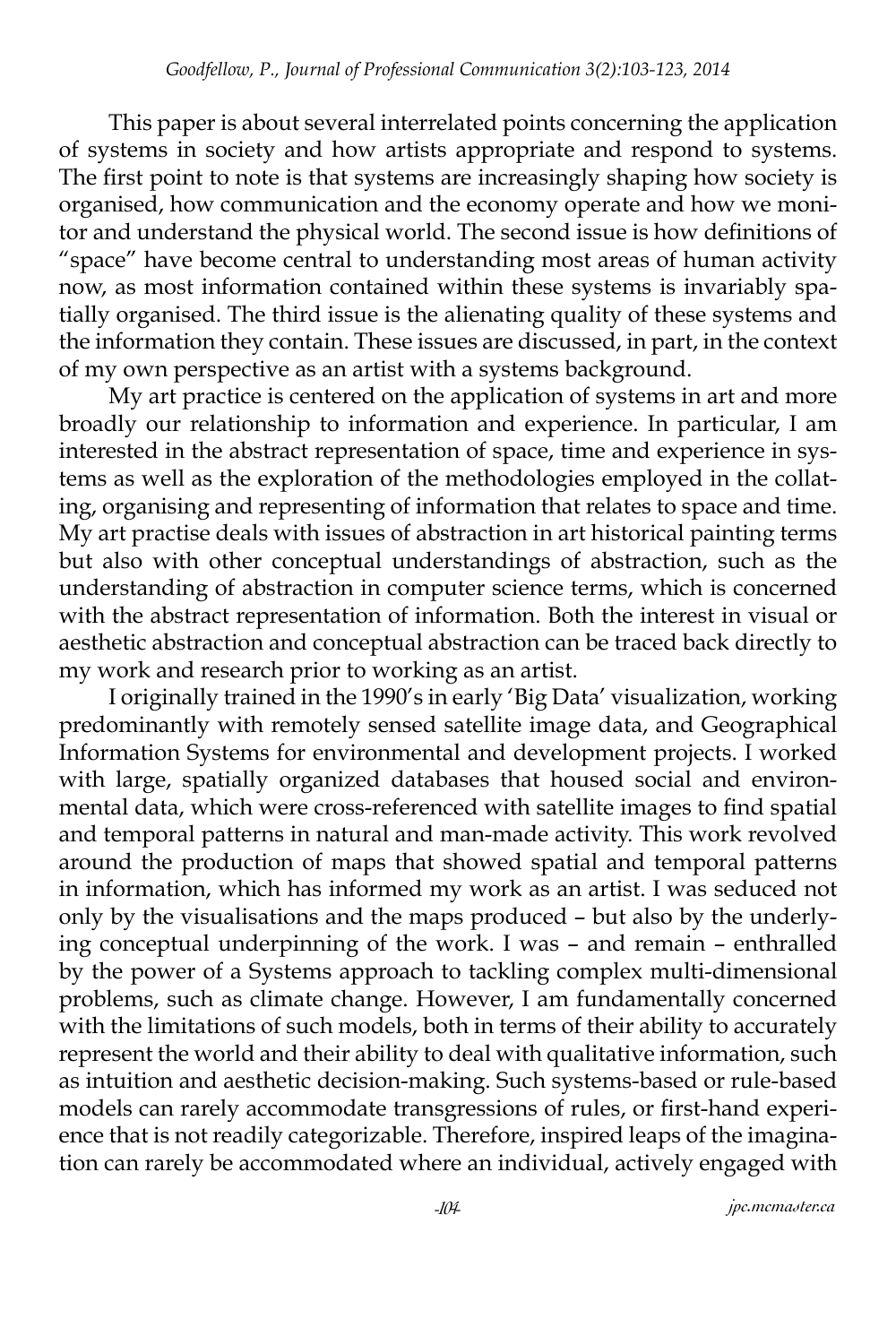a problem can see the answer.

The application of systems in this geographic context will now be described in some detail as the problems associated with this approach can be seen across other fields, such as economics, politics and art. I will also explain how I moved into art as a way of taking a critical position on Systems Thinking. Thus, in this geographic context the primary tool to manage and model the vast amounts of spatially located data that are being generated by satellites and other forms of surveying and monitoring technologies are systems called *Geographic Information Systems* (GIS). There is no one single definition of this technology since GIS is not only made up of several technical components, such as hardware and software (databases, mapping and visualizing systems), but also the processes associated with the collection, organization, interrogation and visualization of information.

To create the data sets for GIS, each specialist field – from the physical sciences, such as Soil Science to the social sciences, such as Anthropology – apply their own methods for categorizing, sampling, interpreting and presenting their data. In this work, I was drawn to the way complex physical and social systems were modeled separately, but then alchemically integrated together and visualized spatially and temporally to produce new data or information. In particular, I was interested in how this could be possible given that different research fields collected information at different spatial and temporal scales, using vastly different methods. Through the process of synthesis and crossreferencing of these disparate data sets I noted strange and counter-intuitive patterns being revealed. How, for example, could the pixel colours found on massive satellite images of the earth, at a particular moment in time, represent what is happening on the ground? Or, how could information collected by an economist be meaningfully cross-referenced with information collected by a hydrologist, when both the spatial and temporal scales of the datasets are fundamentally different? However tenuous the models being employed in this work there was something fundamentally compelling and convincing about the new meta data produced once it had been visualized. As Fyfe and Law (cited in Pickles, 1992) asserted,

A depiction is never just an illustration. It is the material representation, the apparently stabilized product of a process of work. And it is the site for the construction and depiction of differences. To understand a visualization is thus to inquire into its provenance and into the social work that it does. It is to note its principles of exclusion and inclusion, to detect the roles that it makes available, to understand the way in which they are distributed, and to decode the hierarchies and differences that it

*-105- jpc.mcmaster.ca*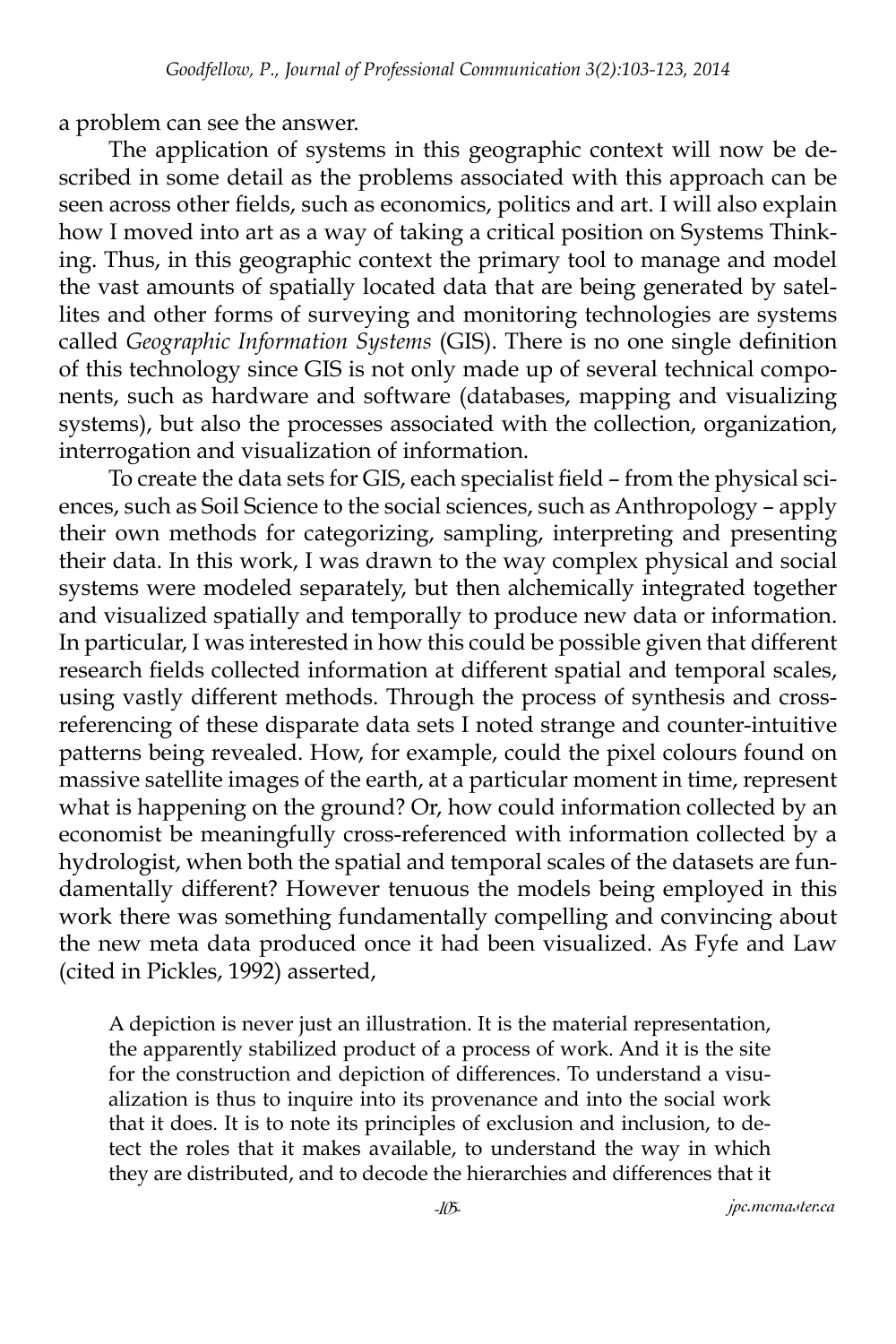naturalizes. And it is also to analyze the ways in which authorship is constructed or concealed and the sense of audience is realized. (Pickles, 1992, p.1)

Of course these specialist models employed by the different specialist fields are necessary abstractions of reality, specific to those fields. However, when inter-mixed with other data, – often with different spatial or temporal resolutions – it is a potential recipe for disaster, as no one fully understands the new meta-models at play. The financial crash of 2008 is one of the starkest results of the reliance on systems and models, such as the computer-controlled short selling of the stock market that was not sufficiently understood or managed. This was a clear example of data sets coming from different specialisms with no omnipotent overview, or moral code, to moderate the decision-making within the system. Since the financial crisis of 2008, the rise of big data systems has continued unabated – every aspect of our lives is being turned into spatially located data. We are spatially tracked with our phones and our social lives and interests are logged on computers, and into the cloud. We do not know where much of this data is being stored, nor by whom, nor in what ways it will be used in the future. It is therefore incumbent on the artist to recognize these systematic changes in society and respond. Since I was working first-hand with the organization, interrogation and representation of large data sets, I became aware that this approach of explaining complex changes of time and spare was inherently flawed.

At the heart of this type of spatial analysis work is the goal of understanding patterns in spatial and temporally organized data to help model, predict and manage change in the physical world and human society. These patterns are extrapolated from data stored in databases into visual images that can be interpreted. Although this translation from text to image chimes with a general shift in society, I found this problematic and initiated my move from information systems science to art. The goal of GIS is to produce maps and images that are constructed from the stored information. This information is cross-referenced, extrapolated and put through various algorithms, but ultimately an image will be produced that requires interpretation. These pervasive systems are therefore powerful tools but ultimately require human image interpretation. During my time in this field, I noted specific issues with this approach and these have informed and been reflected in my art practice. These issues fall broadly within two areas. Firstly there are the technical, methodological and to some degree epistemological issues concerning the nature of the knowledge being collected. The second area covers the moral and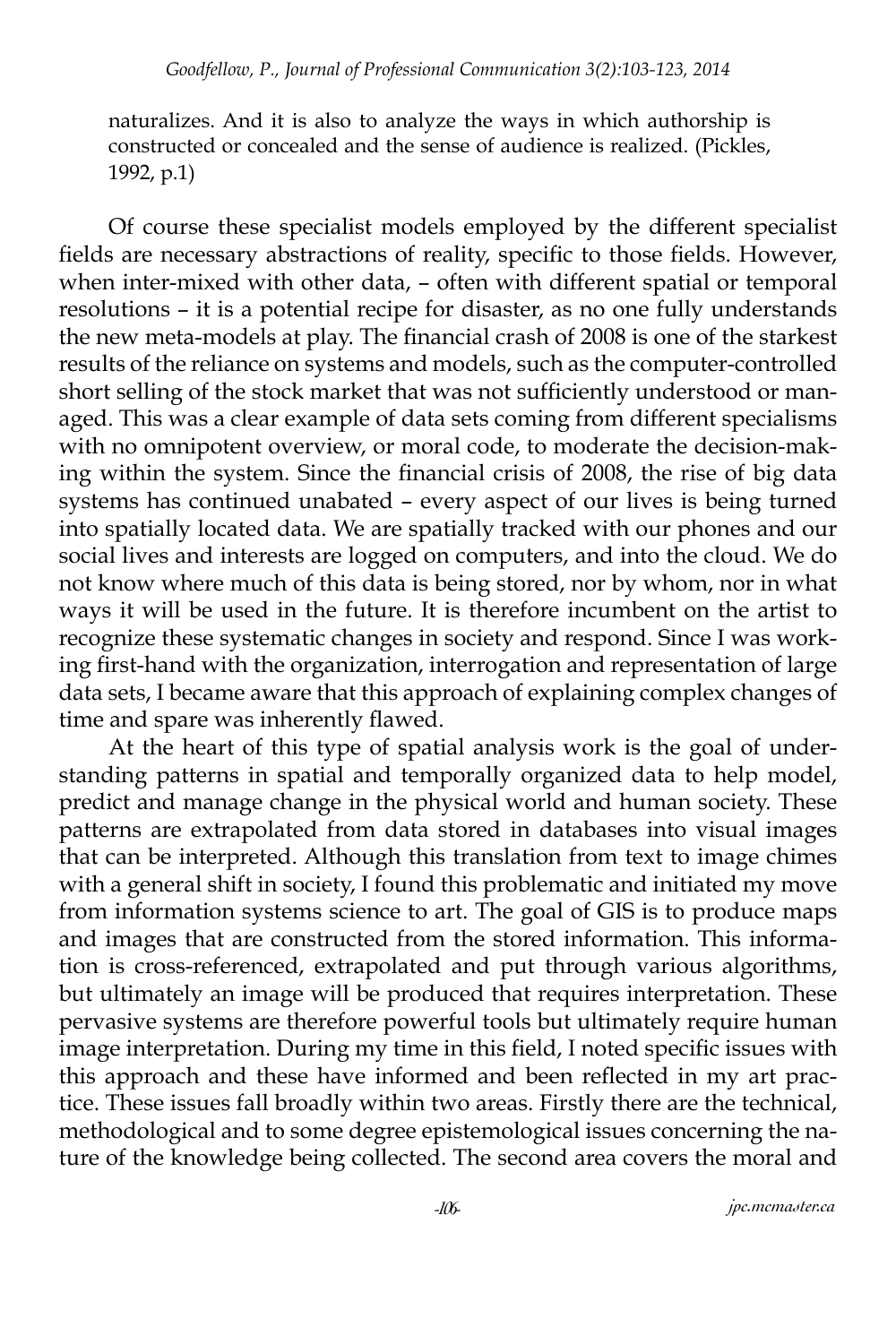political issues and to some degree the ontological concerns that cannot easily be fixed in a database in time and space.

The first issue is the problem of hypertextuality and interpretation. There is huge potential in having access to vast amounts of information about the world. In many of the earlier texts on information systems written by geographers, the focus was on this potential, without necessarily understanding the fundamental reassessments that would need to be made in terms of our conceptions of space. Hall, for example, in 1993, made the following statement, which is representative of the positive and positivist position of many practitioners in the field of GIS:

With stunningly precise new instruments of measurement developed over the last half century and with the tremendous graphic powers provided by computers over the last two decades, everyone from archaeologists to zoologists has been able to discover, explore, chart, and visualize physical domains so remote and fantastic that the effort involves nothing less than the reinvention of the idiom of geography. (1993, pp 4-5)

A prescient description of how this mirroring and possibly distorting of society through data was captured in the book *Mirror Worlds*, which in describing the 1990's understanding of what virtual reality would be, has in-fact accurately described our current world of spatially networked data. Like other critically acclaimed science fiction writing one could also consider William Gibson's *Neuromancer* in relation to the definition of cyberspace here it has anticipated the underlying changes technology wrought on society, even if the livery of the idea is inaccurate and dated. In the 1990s, the general conception of virtual reality was that it would be an alternative reality that people opted into, akin to the way teenagers adopted computer gaming lifestyles. What no one appeared to anticipate in early years of virtual reality was the way the physical world and the digital or virtual world would become inextricably linked. Like a virus, the digital world has infected the physical world, giving it a virtual skin – a skin through which all sensory experience is being mediated. More recently, Gibson, in an article in the *New York Times* in 2010, acknowledged that the form the virtual or cyber world has taken is fundamentally more integrated in the physical world than that which had been foreseen. He notes, "Cyberspace not so long ago was a specific elsewhere, one we visited periodically, peering into it from the familiar physical world. Now cyberspace has everted. Turned itself inside out. Colonized the physical," (Gibson, 2010).

This colonization of the physical world by cyberspace has been driven in large part by the technologies at the heart of GIS, such as the spatial and

*-107- jpc.mcmaster.ca*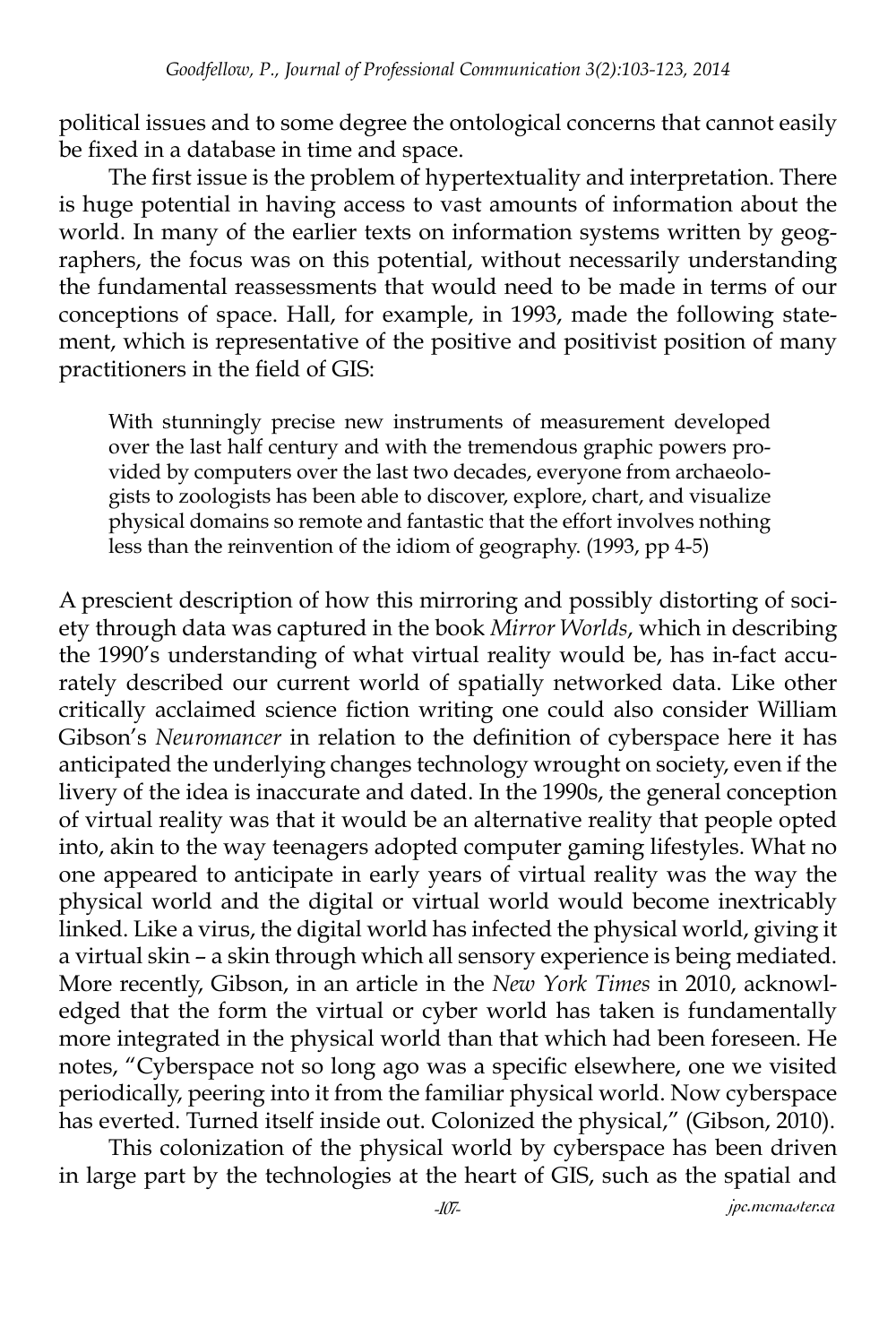temporal location of data, massive databases, fast computer networks and crucially, hypertext, which makes new links between information. Roland Barthes, who essentially defined the term hypertext argued that hypertext allowed the reader to operate as the author in as much as they could navigate texts and their meanings in an open way. Hypertext is, of course, becoming the dominant mode of reception for much information through the Internet due to tools such as Google and Wikipedia, as Landow notes:

When designers of computer software examine the pages of 'Glas' or 'Of Grammatology', they encounter a digitalized, hypertextual Derrida; and when literary theorists examine 'Literary Machines', they encounter a deconstructionist or poststructuralist Nelson. These shocks of recognition can occur because over the past several decades literary theory and computer hypertext, apparently unconnected areas of inquiry, have increasingly converged. (Landow, 1992, p2)

This displacement of the author of the text places greater importance on the visual image and raises important questions regarding the ascendency of the image and the difference between an image and a constructed picture of the world. Walter Benjamin was one of the first thinkers to truly highlight the distinction between the passively captured image, such as a photograph or satellite image, and a consciously constructed picture. He notes,

The painter maintains in his work a natural distance from reality, the cameraman penetrates deeply into its web. There is a tremendous difference between the pictures they obtain. That of the painter is a total one, that of the cameraman consists of multiple fragments, which are assembled under a new law. (Ross, 1994, p. 543)

This process is hugely amplified with GIS, as it involves the assembling of multiple photographs, or *data snapshots*, from many different fields of study. Thus, by thinking of GIS in hypertextual terms rather than pulling the data and images together to crystallize our understanding of the world, it is pulling together many fragments that can be openly read and authored by anyone who accesses the information. Meaning, you effectively do not need to understand the data in order to re-author new information from it.

The second area of concern with such information systems is the spatial and temporal incompatibilities between specialist fields. Each specialist field would have their own methods of data collection, which will have evolved over time to address questions and issues specific to their field. The spatial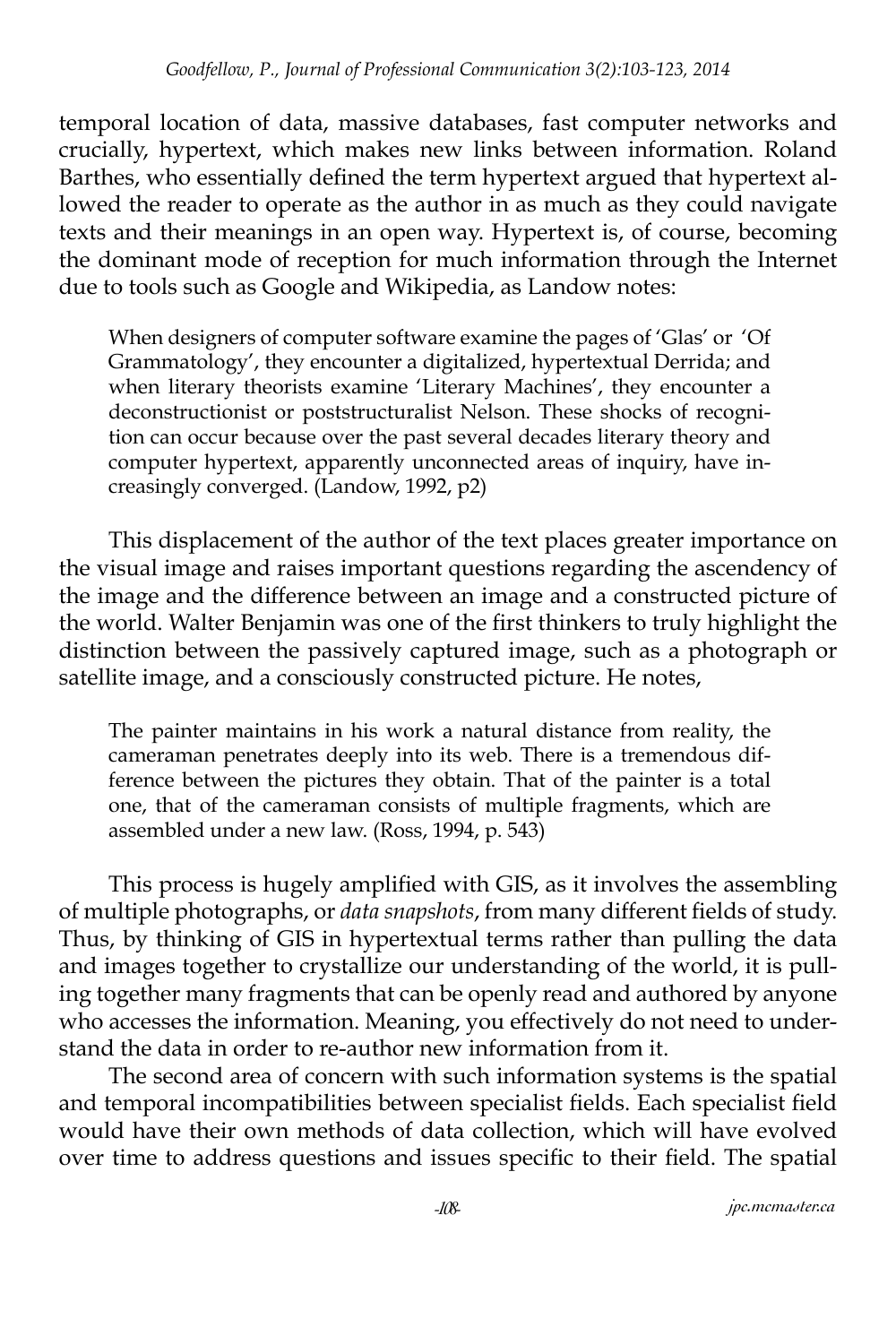and temporal scales of these data would, of course, vary between these specialist fields. Some data sets could be easily interpolated across a greater area of space, or across time. Other data sets were specific to particular moments in time and space. Whilst still other data, such as those collected by anthropologists, was essentially qualitative and descriptive in nature and could not be easily fixed spatially.

The third issue is that of *reverse adaption*, a concept developed in 1977 by Winner to describe the way that research is tailored to what is technically possible. The way technology collects data and organizes data inevitably influences what information is collected. As Veregin notes,

Reverse adaption refers to the transformation of existing goals to accommodate a new technical means. Goals are in effect rearranged in accordance with the demands of the technological order. In extreme cases, the broader social context ceases to be relevant as long as technological demands are satisfied and maintained. (Veregin, 1995)

He continued,

The computer influences the way in which research problems are selected for study and the character of the assumptions, languages, techniques, and models brought to bear on the problem. (Veregin, 1995)

This means that subtle qualitative information that doesn't fit the database structure, or cannot easily be placed, is discarded or lost.

This problem of the shape of the research and researcher's behavior having to adapt to the constraints of the technology, is now seen more broadly in society. Lanier (2011), flagged this as a wider issue in the area of communication and in the way the Internet, mobile communication and social networks shape how we communicate and interact. For example, users of communication and social networking applications will adapt the way they communicate to accommodate the technical and design constraints of the applications.

A further issue, *Passive Disengagement* permeates most if not all current information technology and systems. The prescriptive nature of some of these technologies leads to a psychological distancing of the individual from the environment, or a passive disengagement. As early as 1976, Weizenbaum noted the danger of disengagement due to the use of technology, (cited in Pickles, 1995, p. 100). He gave the example of computers in the battlefield where responsibility for decisions no longer rested solely with a human actor in the field, but a remote computer. In this context the data is giving the geographer,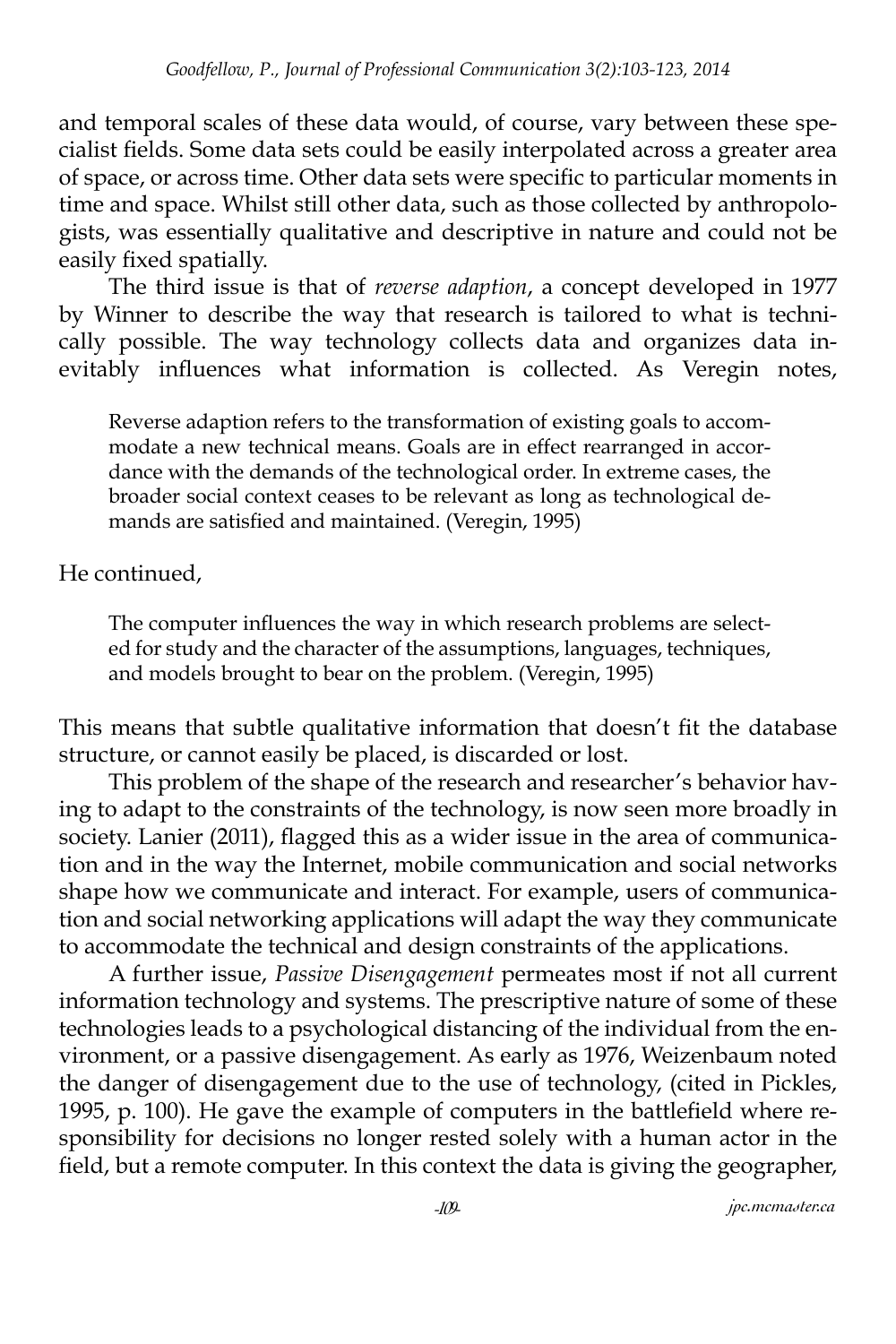environmental scientist or politician a remote and detached view of the world. If a person is using these data, but did not collect the data, or even design how the data were collected, there is a form of passive disengagement at work, since they will not necessarily weigh the contained information in the correct way. The information will instead become data, which is assumed to be true and can consequently be appropriated as necessary. This alludes to two trends, both of which are consequences of this passive disengagement. The first is appropriation and re-mix culture, which has emerged since the inception of the internet and will be discussed shortly. The second is the explosion of data visualization, or the "data is beautiful" strand of art and design. Much of this work effectively disregards the contained information in the data in favour of the sensuous visual spectacle.

Returning to my own experience of these large information systems, I realized the validity of the data being collected, as well as the patterns emerging from the data must be tested against reality of the terrain.

This process of going into the field and seeing whether the phenomena predicted in the data existed *in situ* is called *ground-truthing*. In practise, this meant going into the area of interest and walking with a GPS to check the accuracy of the data at a given location. In reality, the process of spending time in a place gave you a much stronger understanding of a place, even if you could not translate this into hard data. Thus, the paradox was that the accuracy of the information being generated from the GIS had to be corroborated by the qualitative process of ground-truthing walks. I made such walks on projects in South and Central America, The Middle East and Africa. The astonishing aspect of this process was that one could understand a place on an intuitive level in a way that could not be confirmed by the data. This disjunction between the systems science and the physical and subjective experience of a place ultimately led from walking as a process of systems science to walking as a process of art.

Since this work, my art has revolved around issues relating to systems, models and subjectivity, and many of my projects involve walking as both a method of collecting source material for a work and a way of physically engaging with the world. This process of 'walking as art' can be traced back to the XIX century flâneur and the XXI century psychogeographer and an understanding of this activity is underpinned in a large part by the work of the sociologist and philosopher Henri Lefebvre, who wrote widely on the importance of space. Lefebvre has been associated with the Dada and Surrealist thinkers, and in particular the Situationists International. His writing illustrates the tension between the personal experience of space and the demands of capitalist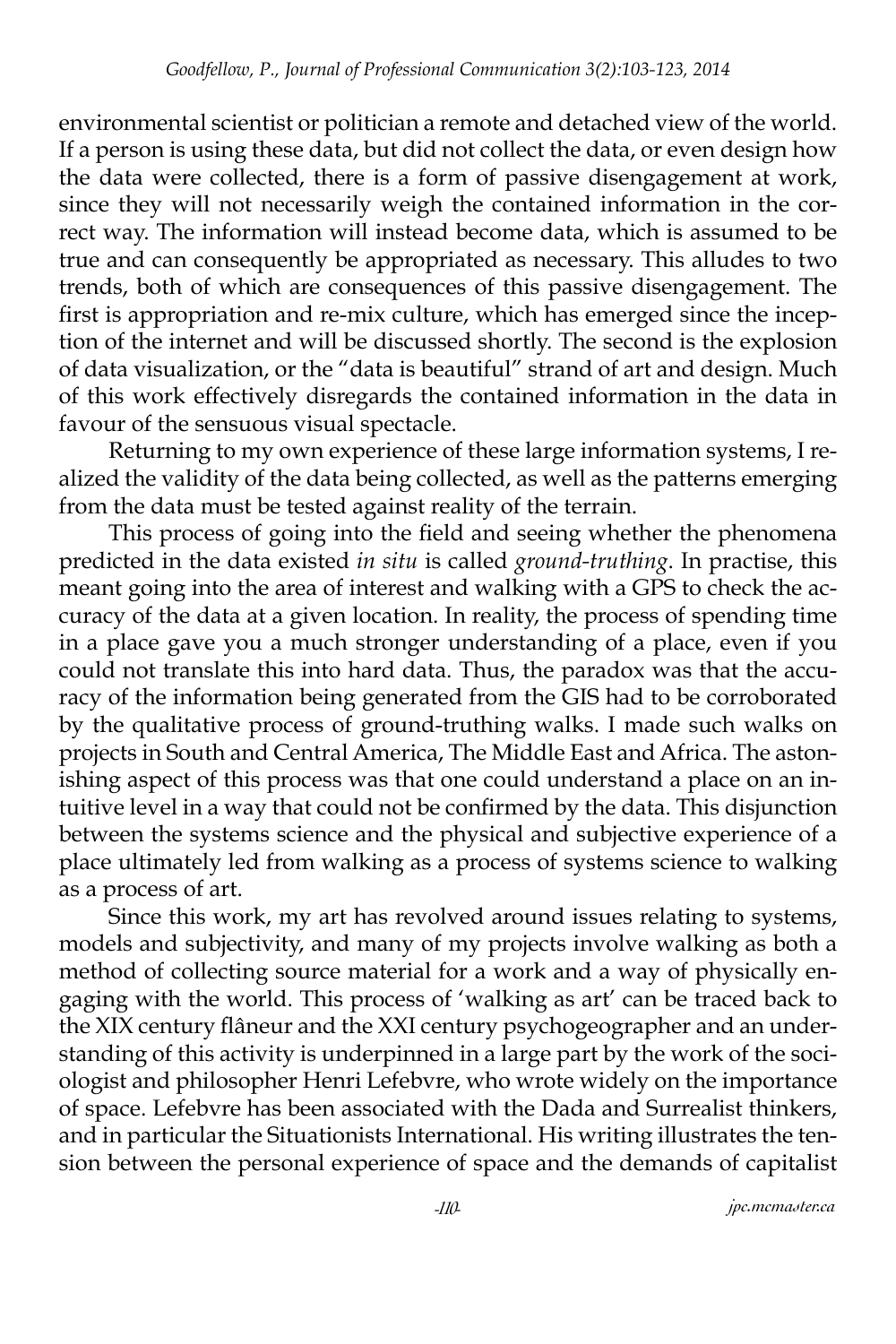society arguing that space can only be understood dialectically between these two demands. He defined this tension as a concrete abstraction,

One of Marx's categories, such as exchange value, which are simultaneously a material, externalised realisation of human labour and the condensation of social relations of production. The concrete abstraction is simultaneously a medium of social actions, because it structures them, and a product of those actions. (Gottdiener, 1985, p.128)

Space is therefore both a physical and a mental construct.

Shields (1999) notes Lefebvre's three conceptions of space, which are useful for understanding the current tensions in society. The concept of *lived space (le vecu)* is the imaginative space found in art, and literature and is associated with Schopenhauer's idea of imaginative space. The second concept of perceived space is *le percu*: the space of everyday life. Finally, we have the concept of *le concu* – the conceived space of planners and geographers, which often ignores perceived imaginative space.

However, there is an ill-defined uneasiness amongst artists and wider society about many spatially mediated issues today. These may include social issues, such as the construction and dissemination of identities across online social networks, or the understanding and representation of climatic and environmental changes. Lefebvre argues that the understanding of space requires a multi-disciplinary approach, although he was not, at this time, alluding to the emerging field of the fundamentally multi-disciplinary GIS, rather to a conceptual ideal. The fact that each discipline sees only one aspect of space makes the social space invisible as a result. Lefebvre suggests,

It is a question of discovering or developing a unity of theory between fields which are given as being separate...Which fields?... First, the physical, nature, the cosmos, - then the mental (which is comprised of logic and formal abstraction), - finally the social. In other words, this search concerns logico-epistemological space - the space of social practices, - that in which sensible phenomena are situated in, not excluding the imaginary, projects and projections, symbols, utopias. (Lefebvre 1974/1994, p.19)

In artistic terms, the paradoxical and increasingly complex nature of space and how it is defined and understood has been approached using a number of methods, including the Surrealist and Psychogeographic walks. These will now be put into a broader historical context, one which, as noted above, Lefebvre features strongly, before a case for a more systems understanding of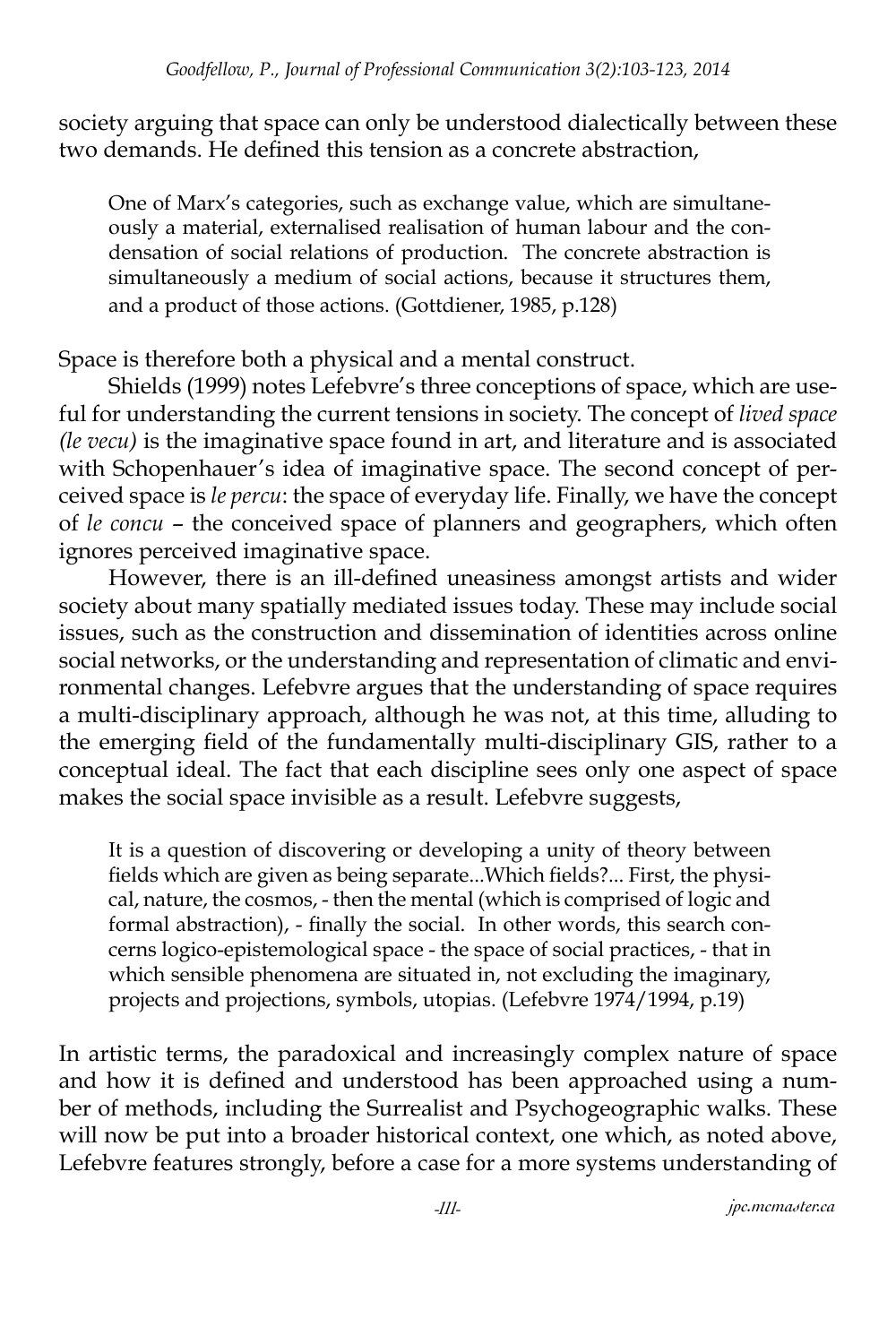space is introduced.

There has been an increased interest in walking as a form of art since the late 1990s. This can be attributed to two related factors First, it is, as suggested above, a reaction to the increasingly complex nature of space as well as an attempt to ground experience and artistic practise in both the physical landscape and the psychological and sublime landscape. Contemporary artists have revisited approaches developed over the last 100 years of aesthetic walking. These approaches include the Dadaists and their explorations of the city, the random wandering and drawing of the Surrealists, and an application of the Psychogeographic methods developed by the Situationists International. Secondly this new generation of artists have also revisited the work of Richard Long, Hamish Fulton, Bruce Nauman and Robert Smithson, (1938- 1973), artists who have worked with conceptions of space since the late 1960's. These original 'Land Artists' have been rigorous in their conceptual goals for the work, but there is a danger that the new generation of artists referencing this work undervalues its' conceptual and systemic core, instead replacing this understanding with a vague fetishism for the minimalist aesthetic of the work and nostalgia for the dated documentation.

The origins of walking in art and psychogeography can be located in Paris and to Charles Baudelaire's 1863 essay, "The Painter of Modern Life," in which he described a rather romantic figure, the flâneur as, "a person who walks the city in order to experience it." The novelist George Sand, and the liberation she experienced as a woman through walking in Paris, must also be noted as an indirect foundation of psychogeography. She described the transformative power of being free to move in the city in several of her autobiographical texts. Whilst the unfinished The Arcades Projects by Walter Benjamin, (2002) has been described as the first major work by a flâneur. In this extensive work he documented in tremendous detail, his walks and social interactions in the ageing arcades of Paris. Building on these activities and writings of the 19th Century flâneur, the Dadaists were the first to walk as an explicitly artistic practise, documenting travels to obscure parts of the city. They carefully documented the unadorned areas of Paris through photography, avoiding the obviously picturesque or historic locations. They also started to employ bizarre techniques, such as automatic writing, in an attempt to unlock the 'unconscious reality' of a given location. These techniques, known as 'deambulation' marked the transition from Dadaism to Surrealism. Francesco Careri (2001) argues that by explicitly employing the walk as an art form Dadaists and Surrealists shifted the role of art from representation to communication.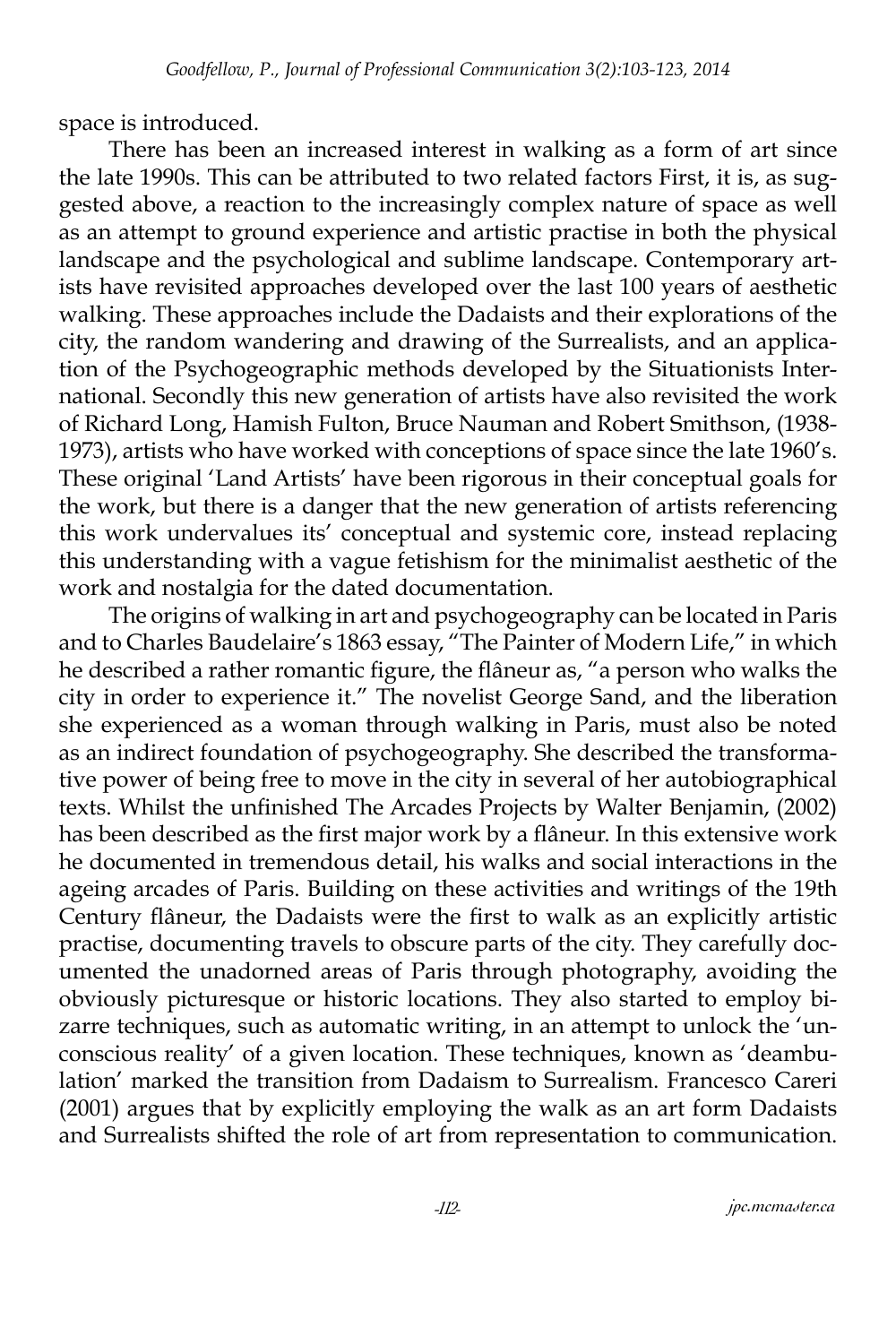This revised understanding of art as a vehicle for ideas is, of course, the basis of conceptual art and this is developed further in this paper when the work of social theorist Niklas Luhmann is discussed.

Inspired by the Surrealist's engagement with the city, but also in response to their failure to reform society on any practical level a new art group, with an anti-capitalist outlook, the Letterists, (later known as the Situationist International), developed in 1950's Paris. They were critical of the vague ideas of the Surrealists, which focused solely on the uncanny aspects of the city and instead attempted to understand the city in more objective terms. At the heart of this movement was the concept of Dérive, which was developed by Guy Debord, the unofficial leader of the Situationist International. These methods designed to investigate the invisible workings of the city formed the basis of what is now understood as psychogeography today. Debord described psychogeography by contrasting its approach with more formalised modes of investigation of space,

Geography, for example, deals with the determinant action of general natural forces, such as soil composition or climatic conditions, on the economic structures of a society and thus on the corresponding conception that such a society can have of the world. Psychogeography could set for itself the study of the precise laws and specific effects of the geographical environment consciously organized or not, on the emotions and behaviour of individuals…The adjective psychogeographical, retaining a rather pleasing vagueness, can thus be applied to the findings arrived at by this type of investigation, to their influence on human feelings and even more generally to any situation or conduct that seems to reflect the same spirit of discovery. (Debord, 1955, p5)

Although not dwelt upon here, the Situationist International believed these psychogeographic interventions gave the participant a new critical perspective on society that somehow subverted the model of the capitalist system. A decade or more after the Situationist International activity and writing, Minimalist Sculptors and Land Artists in the UK and in the USA began to formally present walking as artwork. British Land Artists Richard Long and Hamish Fulton used the virtual line made through walking as a replacement of the sculptural object. This shift in art from object to concept was further confirmed by the arguments made in Lucy Lippard's seminal work Six Years: The Dematerialization of the Art Object (1997).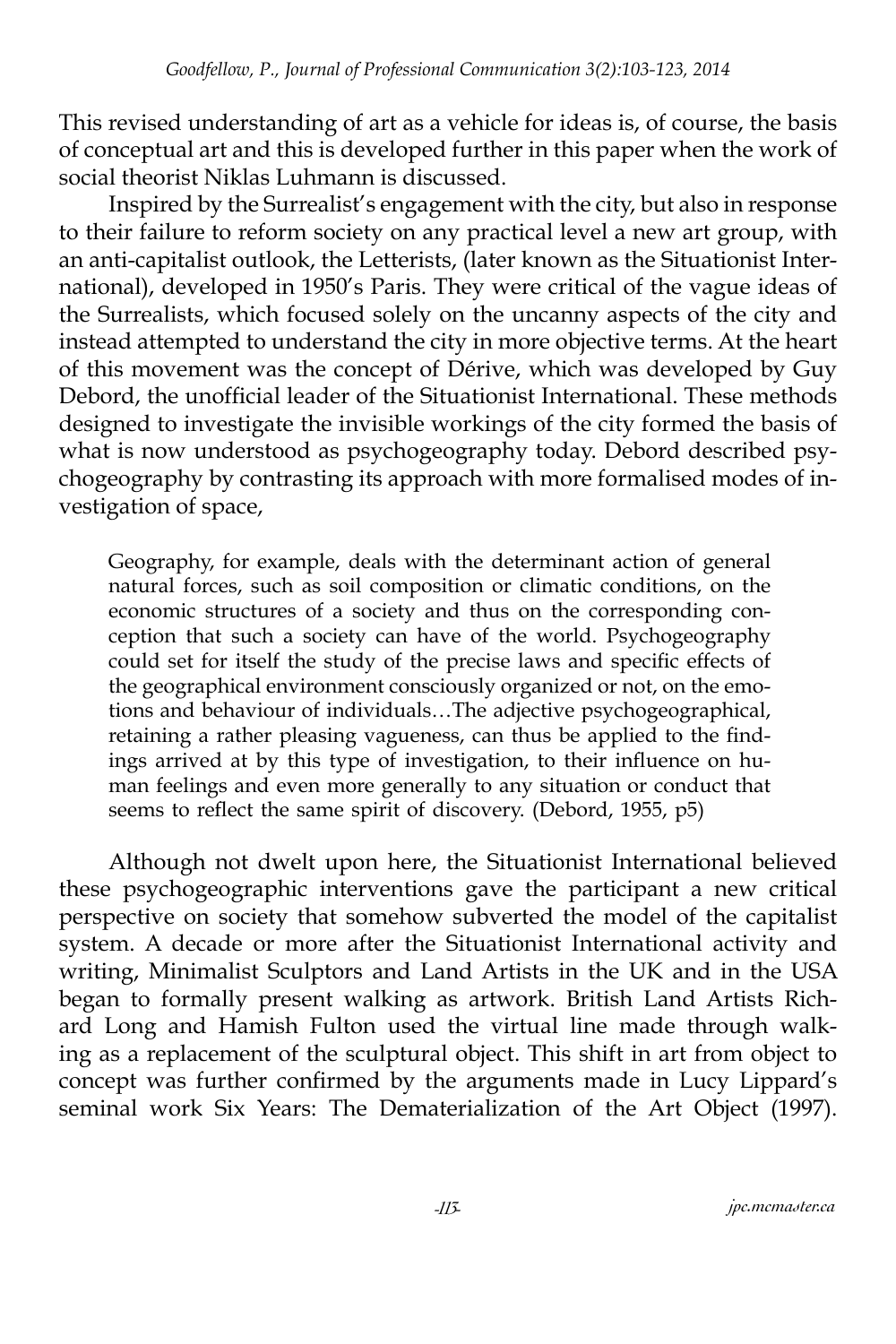Since the late 1990's, a new generation of artists has revisited both psychogeography and the work of the conceptual Land Artists. However, in both areas the original intentions of political change and conceptual minimalism have been replaced, at least in some cases, by visual or linguistic spectacle. Although there is clear evidence of an increased interest in psychogeography amongst artists and writers, the Marxist critique of capitalist society, central to Debord's psychogeography, is missing from much contemporary practice with Coverley suggesting that Psychogeographers today "...seem satisfied merely to experience and record it" (2006, p.136). The question therefore arises as to whether this new form of depoliticized psychogeography is something altogether different. It may in-fact be a return to the romantic tradition, or a possible response to the alienating experience of living in a digitally mediated world.

Jaron Lanier noted in *You Are Not a Gadget: A Manifesto* (2011) the general malaise within society regarding the lack of original experience and mapped this to the onset of the Internet. In particular, he noted that there has been little cultural innovation in terms of fashion, music and art since the dawn of widespread Internet use in the mid to late 1990's. Instead, the dominant culture has been one of appropriation – sampling and remixing with a retro aesthetic that references pre-Internet movements in fashion, music and art. He argues that the new works produced are essentially using the energy and ideas invested by the original artist and this may go some way toward explaining why there is a renewed interest in Land Art and Pyschogeography that requires a physical, intellectual and creative investment in the work. The walking artists Richard Long and Hamish Fulton physically expend their energy in the production of their artwork, which may consist of a conceptually driven walk. These works may only exist in the long term through documentation, such as texts and photographs, but they still required original ideas and physical energy from the artist in order to be produced. A more traditionally sculptural artist, Andy Goldsworthy, mainly creates large-scale works in remote or wild landscapes and he too must physically invest his own energy to create a new piece of work. His sculptures, such as stone Cairns and walls, are created through hard graft as he and his team of assistants physically lift the stones into place. Lanier makes the distinction between such original physical engagements in the world over the re-mix and Duchampian culture of appropriating found digital information clearly,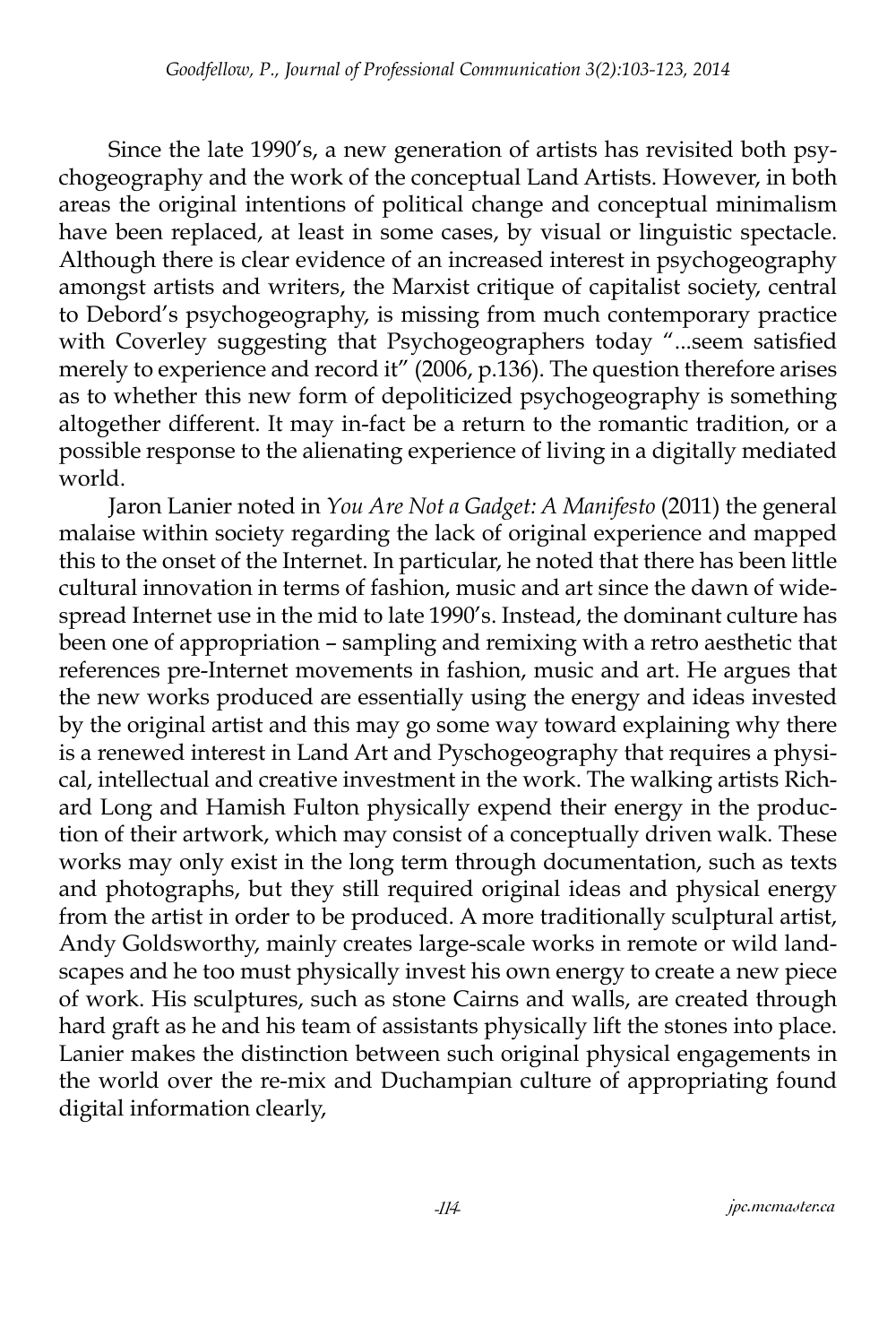Information is alienated experience. You can think of culturally decodable information as a potential form of experience, very much as you can think of a brick resting on a ledge as storing potential energy. When the brick is prodded to fall, the energy is revealed. That is only possible because it was lifted into place at some point in the past. In the same way, stored information might cause experience to be revealed if it is prodded in the right way. A file on a hard disk does indeed contain information of the kind that objectively exists. The fact that the bits are discernible instead of being scrambled into mush the way heat scrambles things—is what makes them bits. But if the bits can potentially mean something to someone, they can only do so if they are experienced. When that happens, a commonality of culture is enacted between the storer and the retriever of the bits. Experience is the only process that can de-alienate information. (Lanier, 2011, p.28)

This resonates with Luhmann's positing of the non-material view of art as communication, which will now be discussed in the context of the reconsideration of Systems Art.

As with psychogeography and Land Art, there has also been a renewed interest in systems thinking and systems aesthetics within art since the turn of the millennium. This may stem from an underlying concern with the increased dominance of systems as a means of organization in society and an acknowledgement that such processes distance the individual from personal experience. For example, people now consume the tastes and interests of others on social networking sites, in lieu of their own preferences gained through physical engagement with the world. So whilst psychogeography and Land Art explicitly renew the connection with physical space, Systems Art challenges the underlying processes that mediate all information in society today.

The increased interest in Systems thinking and systems aesthetics in art can be traced back to two key events: the Donna de Salvo curated exhibition, *Open Systems: Rethinking Art* c. 1970, held in 2005 at Tate Modern and the Systems Art Symposium at the Whitechapel Gallery in 2007. These events were preceded by a number of important papers that lay the foundation for re-evaluating systems art as a clear branch of conceptual art, as opposed to a solely technologically determined cul-de-sac in art history. These included Edward Shanken's, "The House That Jack Built: Jack Burnham's Concept of 'Software' as a Metaphor for Art," in *Leonardo Electronic Almanac* 6:10 (November, 1998) and *Art in the Information Age: Technology and Conceptual Art* (2002). Since the Tate and Whitechapel exhibitions and symposium there have been several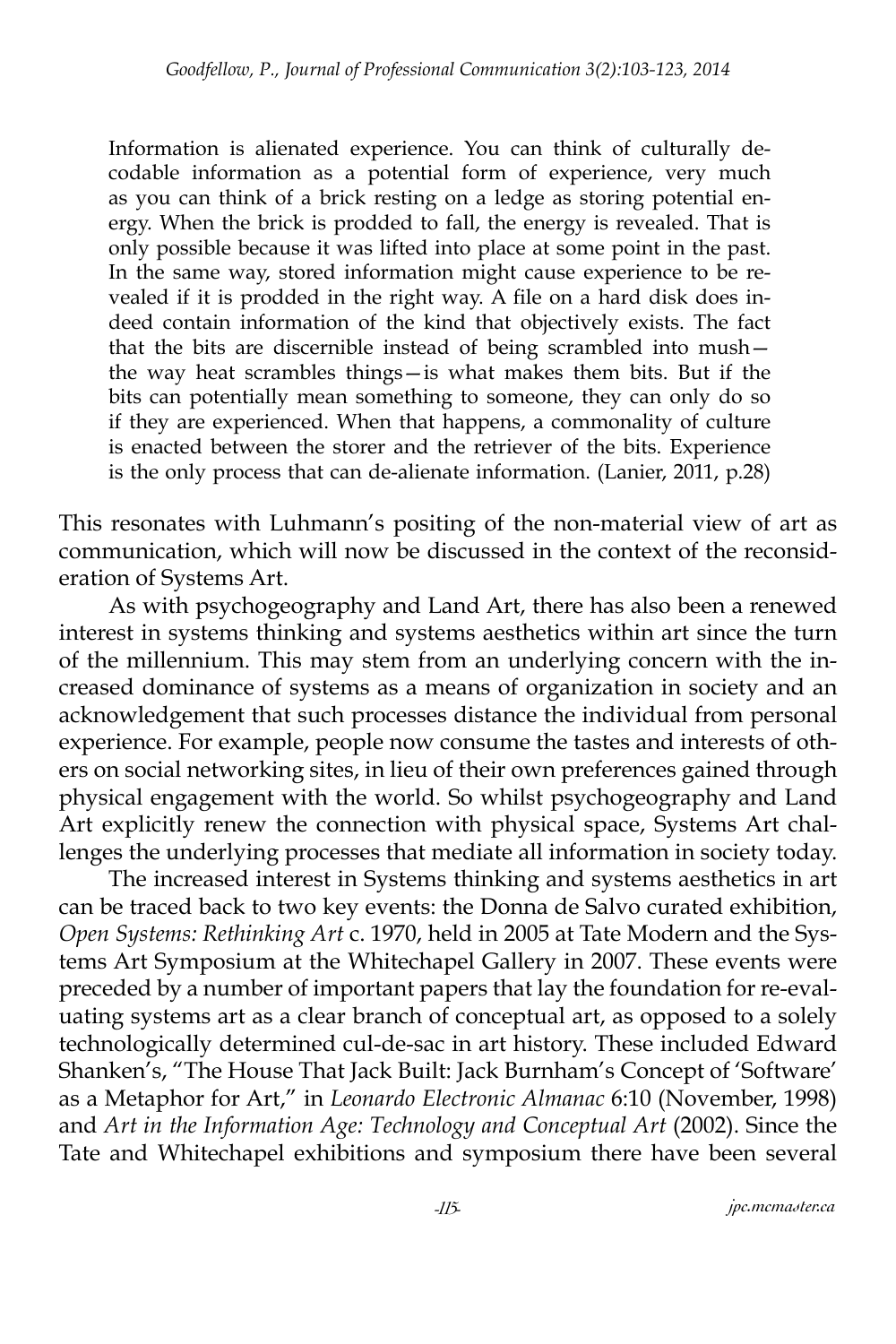important publications that have continued to re-evaluate and rehabilitate the debate regarding the Systems Art and systems thinking within art. These include: *The Art of Systems, Art, History and Systems Theory* edited by Francis Halsall and Chris Smith; *White Heat Cold Logic: British Computer Art 1960-1980,*  edited by Paul Brown, Charlie Gere, Nicholas Lambert and Catherine Mason; Charlie Gere's *Art, Time and Technology* (2006) and Roy Ascott's *Telematic Embrace: Visionary Theories of Art, Technology, and Consciousness* (2003). Many of these texts give a valuable analysis of specific events and works in an art historical context but it could be argued that a broader analysis and impact has been made by the English translation of *Art as a Social System*, by social theorist Niklas Luhmann in 2000. In this and his earlier work, Luhmann established a broader application of systems thinking; a more general social theory that described society as comprised of multiple social systems such as art, but also included the economy, law and science. Systems Art developed in the late 1960's as a branch of conceptual art that considered the emergent ideas of cybernetics and system science.

The definition of systems and systems thinking varies between disciplines but a useful description was given by Kenneth Boulding who stated, "a system is anything that is not in chaos. We could turn the pattern around and define a system as any structure that exhibits order and pattern," (Boulding, 1985). Systems theory, as applied to art, grew from a group of conceptual artists in the late 1960's, including Les Levine, Jack Burnham, Hans Haacke and Sol Lewitt, all of whom referenced Weiner's Cybernetics, and Ludwig Von Bertlanffy's General System Theory in their writing and work. Their work was concept-driven and organised by rules and although they referenced or incorporated technology, they also made a distinction between their conceptual art and art-and-technology (electronic art), which they felt took a less critical stance towards technology. Sol LeWitt noted the distinction between conceptually driven cybernetic work and technology driven work in his essay "Paragraphs of Conceptual Art" (1967), which, as a distinction, has stood the test of time. He described conceptual art as a quasi-mechanical process: "In conceptual art the idea of concept is the most important aspect of the work… the idea becomes a machine that makes the art" (LeWitt, 1967). Whereas electronic art, or digital art, as it is understood today, is in danger of being uncritically focused on the materials and the spectacle of technology. As Sol LeWitt stated "new materials are one of the great afflictions of contemporary art. The danger is, I think, in making the physicality of the materials so important that it becomes the idea of the work (another kind of expressionism)." (LeWitt, 1967, cited in Alberro & Stimson, (2000), p 13).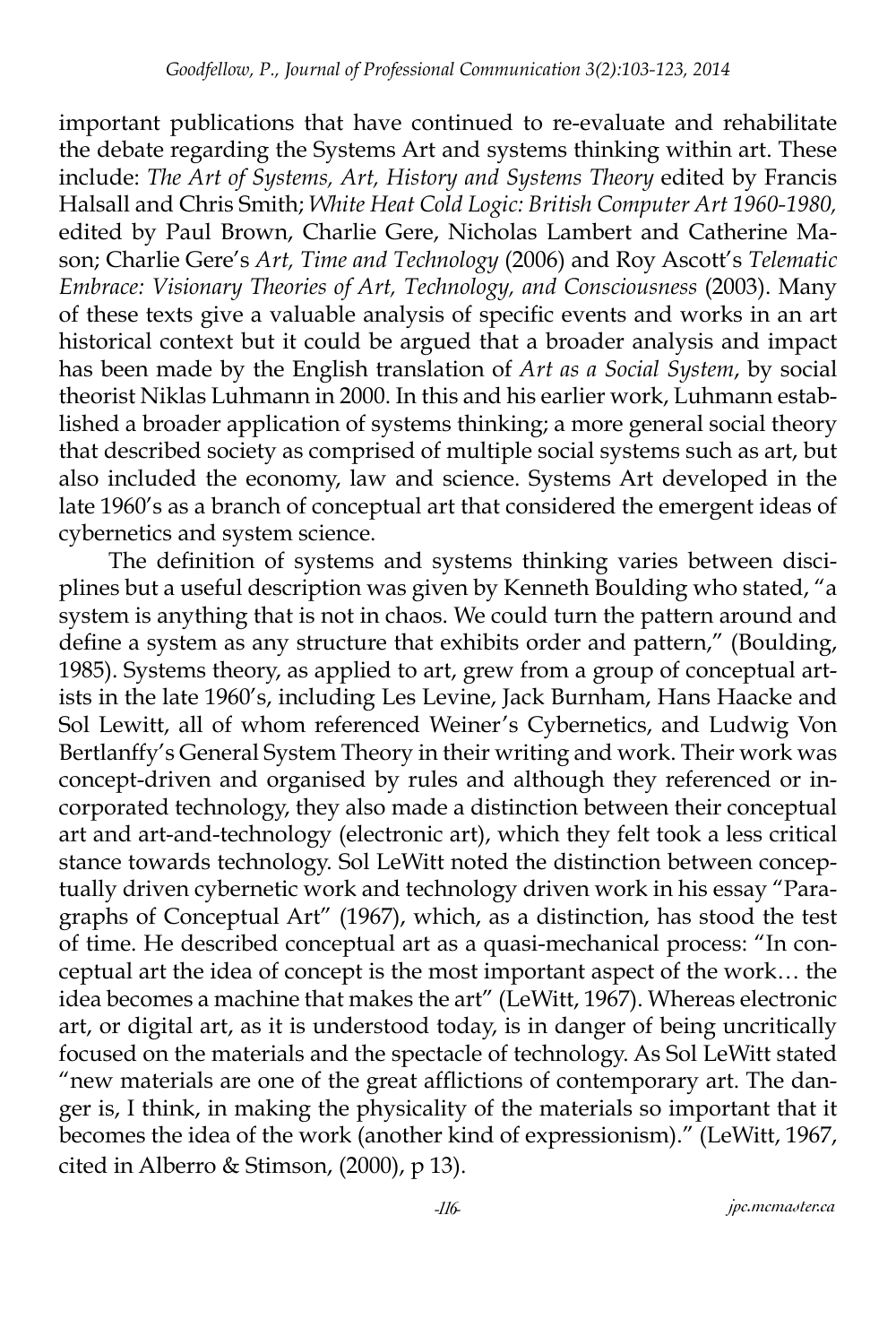As noted above, the underlying reason for the resurgent interest in Land Art and psychogeography could be an attempt to counter the alienating experience of modern life, much of which is driven by the digital distribution of second-hand information. As noted, Lanier described information as alienated experience (2011, p. 28). The emotional or psychological dangers of digital information and living with secondary experience was proposed originally by the Systems artist Les Levine, with his art installation Systems Burn-Off X Residual Software at the Phyllis Kind Gallery in Chicago in 1970. In his artist's statement in the exhibition catalogue, Levine argued that

The proliferation of mass media was changing knowledge into a second-hand mental experience of simulations and representations i.e. software as opposed to first-hand, direct, corporeal experiences of actual objects, places and events, i.e. hardware. All activities which have no connection with object or material mass are the result of software. Images themselves are hardware. Information about these images is software…The experience of seeing something first hand is no longer of value in a software controlled society, as anything seen through the media carries just as much energy as first hand experience... In the same way, most of the art that is produced today ends up as information about art. (Levine, 1970 cited in Shanken, 2003, p. 434)

Although Levine, along with Burnham, Haacke and LeWitt can be credited with introducing systems thinking into art practice and art writing in the late 1960s, it was Luhmann who established the broader application of systems thinking in art. Whilst Luhmann acknowledged the art object's perceptual function, it is art's ability to communicate ideas that defines its role as a social system. He states in *Art as Social System*, "The art system has no reality except at the level of elemental events. It rests, one might say, on the ongoing dissolution of its elements, on the transitory nature of its communications, on an all-pervasive entropy…" (Luhmann, 2000 p. 49).

Luhmann's contention that most areas of human activity, such as the economy, law, science and art, are systems of communication fits with the Marxian idea that a society saturated with consumption shifts attention from products to information. This is clearly demonstrated by the increasing economic shifts from the material to the ephemeral, such as the use of the Google search engine instead of books and music streaming services instead of compact discs. Likewise, the mass production and consumption of images through broadcast television and the Internet, instead of a limited production and finite consumption of art, can be seen as testimony of this shift.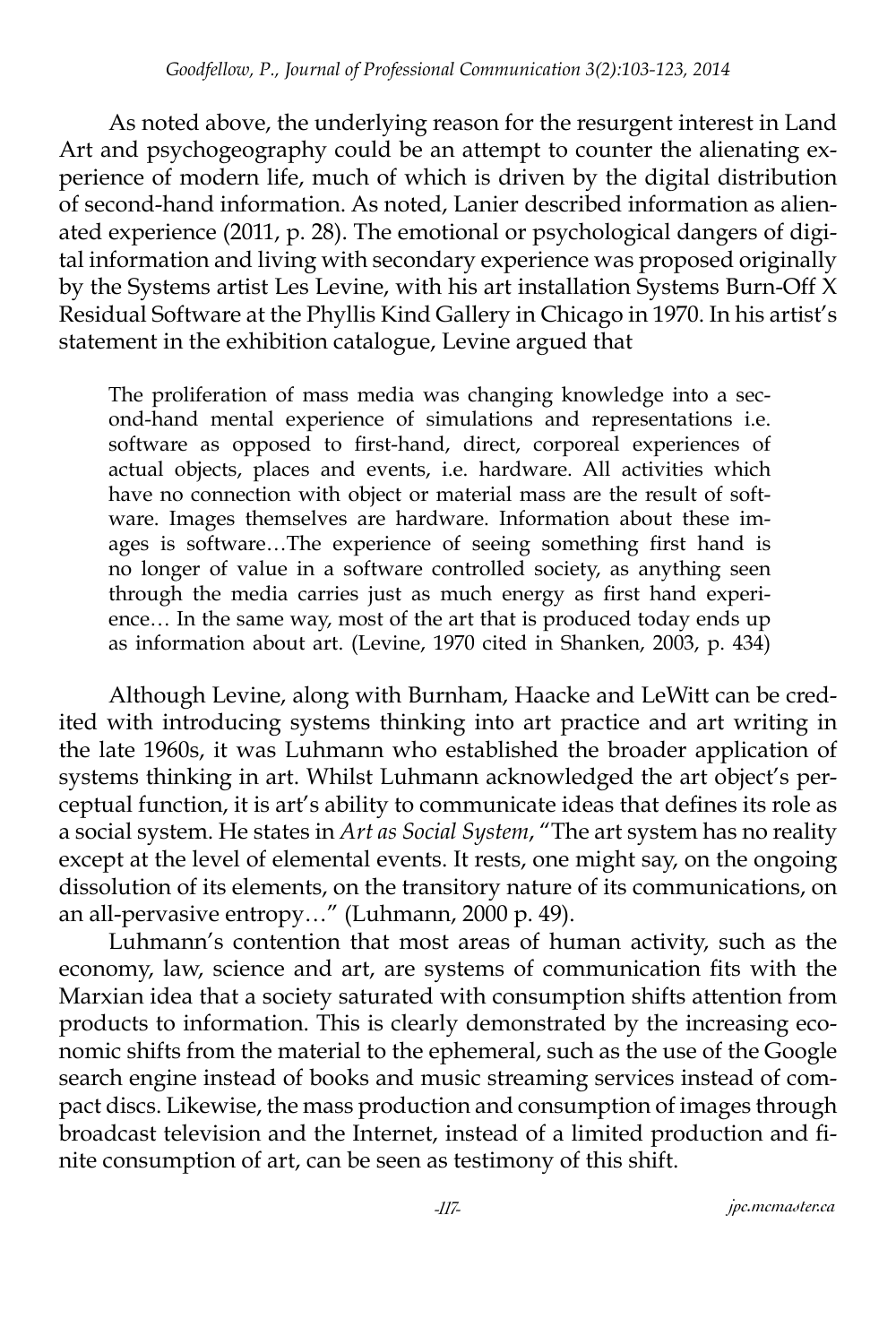In *Beyond Modern Sculpture* Burnham predicted this process of de-objectification within art. He proposed that "the cultural obsession with the art object" was being overtaken by an understanding of systems and the relationships between art objects. Burnham notes,

It is a refocusing of aesthetic awareness – based on future scientific-technological evolution – on matter-energy information exchanges and away from the invention of solid artefacts. These new systems prompt us not to look at the skin of objects, but at those meaningful relations within and between their visible boundaries. (1968, p. 369)

Luhmann backed this analysis arguing that the art system does not rely upon physical art objects for existence, but a continuous cycle of information exchange. Moreover, much of his work focused on the tension between system self-maintenance and potential entropic systemic collapse (2002, p. 49). This relates directly to the distinction between the systems of the image in society and the act of art construction by artists. In essence, the continual production and reproduction of images in society is necessary for the sustainability and stability of the wider market system, whilst the production of art is a disruptive act that challenges the status quo of the system and questions the pattern of visual consumption in society.

As human society and decision making are increasingly controlled by information systems and the underlying algorithms, System Art has an important role to play in drawing attention to the limitations of these systems, models and algorithms. As predicted by early systems artists such as Burnham and corroborated by the writings of Luhmann, this shift in society from production to information fits with the Marxian model of late capitalism. Therefore, it could be argued that artists engaged in systems analysis may continue the work of critiquing the capitalist system started by Letterists and the Situationalists. Systems Artists need to make the systems inherent in both society and their practise visible. In particular, the artist needs to address the issues inherent in appropriating information over material experience. The Duchampian idea of appropriation has itself been appropriated and has become the dominant form of production, with pop culture eating itself. There are, however, alternatives – art that physically engages with the world points to new ways of living and thinking about the world. Hans Haacke, a Systems Artist, has produced work that is critical of the unthinking application of systems. Two of these works, along with a third work from the author are discussed in relation to the issue of alienating systems.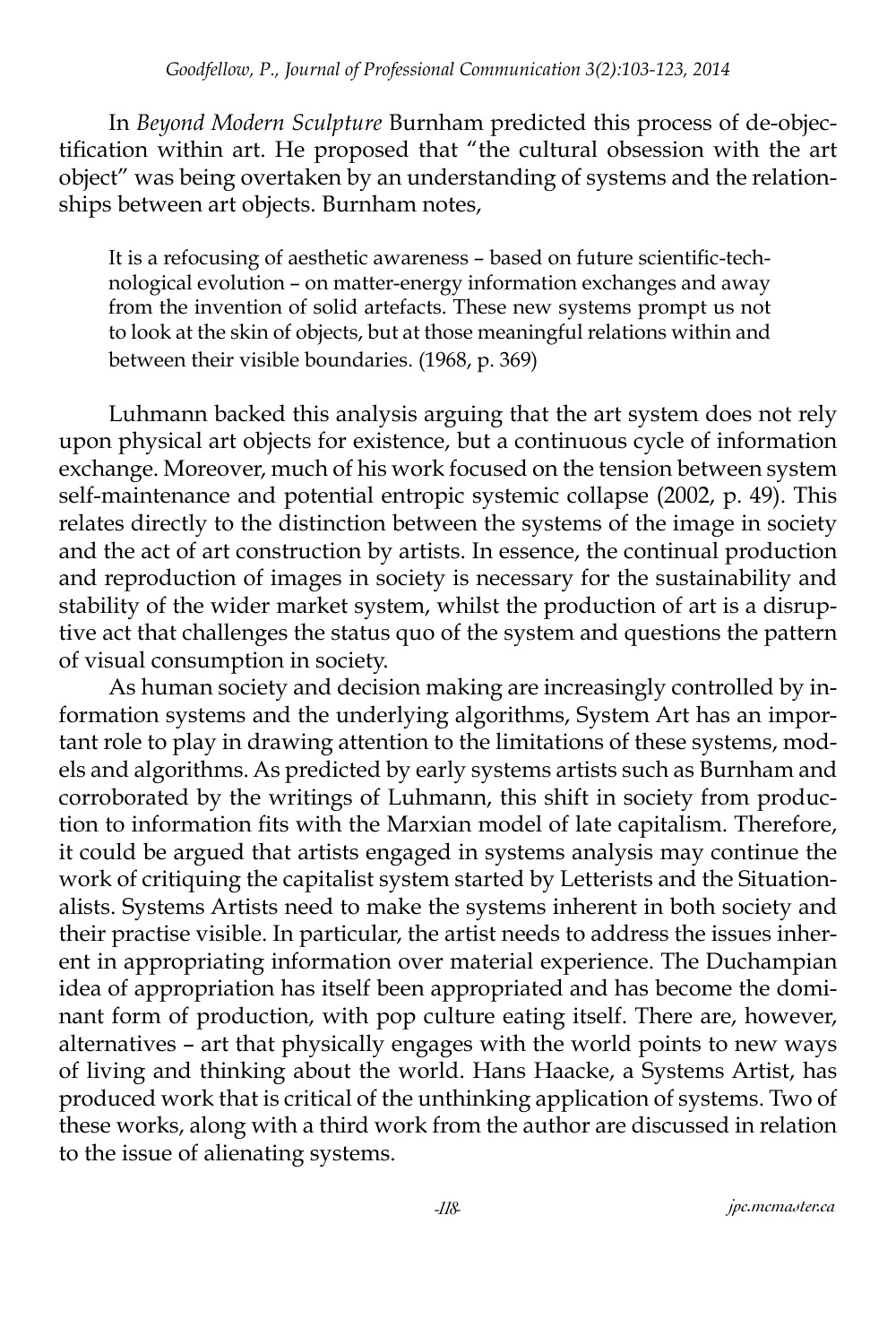In 1971 Hans Haacke developed an exhibition for the Guggenheim Museum in which a caged Mynah Bird repeated the words "All systems go." Unfortunately for Haacke, the bird did not respond to training and did not repeat the phrase. Thus, the project could only be treated as a conceptual proposal. On reflection the title for the work, All systems go suggests the inevitable failure of this project and that ultimately all systems are susceptible to breakdown due to unforeseen circumstances or parameters affecting the system. This, of course, was dramatically illustrated in the global financial collapse of 2008. Whilst the myriad of conflicting predications on climate change suggest no one model is accurately reflecting the realities of change. In an earlier work, (Chickens Hatching, 1970), Haacke had created a controllable system that relied on a simple feedback system of lamps and thermostats to control the hatching of chicks. This contrasts with "All systems go" as the later work relied upon a parameter that could not easily be moderated in a system; namely the bird mimicking the words.

For the Symposium and exhibition, Working Against the System in 2011, I developed an artwork that directly responded to *All Systems Go* and addressed the issue of the de-alienation of information. The basis of the work, *Sly Lost Games*, was an algorithm that sought to find a pattern. The software program randomly re-ordered the letters: A L L S Y S T E M S G O, to form the phrase "All systems go." The program ran for the duration of the exhibition, but due to the millions of letter combinations the phrase "all systems go" did not appear.

To see any perceptible patterns in the random sequencing, each letter was assigned a colour based on the most commonly reported colour associations in synaesthesia research. On one wall there were two computer screens, and on the first screen the index of colours and letters was displayed. The second screen showed the seven most recent random colour combinations. The adjacent wall showed 9 hand painted sequences, selected by the artist from the reduced set of permutations, where the order of the letters was important. Only sequences that made groups of words or phrases could be included in this set. This reduced the possible combinations to just over 2300 permutations. These paintings could be seen as outputs of the system and by hand painting them, the artist had actively experienced and decoded the information through the conscious selection of the phrases. Likewise, the viewer is encouraged to stand between the screens showing the index and the random combinations on the left and the paintings on the right.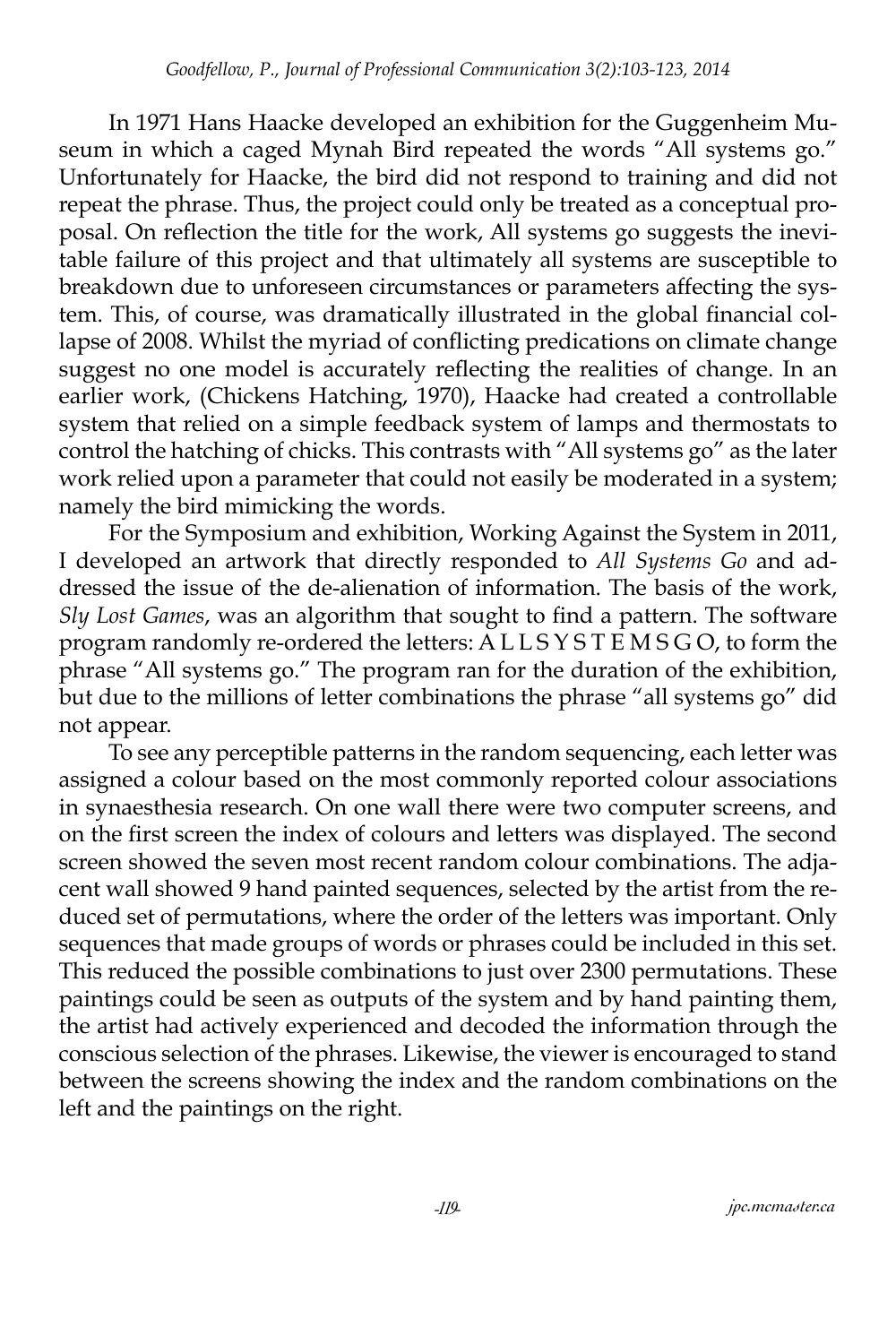**Figure 1:** Sly Lost Games, Installation view, Gallery North, Northumbria University, 2011



Without an explicit explanation, the viewer can decode both the phrases chosen by the artist using the index and have an overall understanding of the system. This work then suggests one way in which artists can attempt to understand and negotiate our increasingly system-based world and activate the information in these systems through experience and energy, either through physically engaging with the world or physically making art.

This process of engagement as either artist or participating viewer, physically in an artwork or gallery, recalls again the Lanier quote, "Experience is the only process that can de-alienate information" (Lanier, 2011, p. 28). This in turn reflects the earlier ideas of Kierkegaard who argued that the conception of self depends upon one's stand taken in life and that one's interpretation of self should be based on what you do, as opposed to what you think. Kierkegaard argued that our primary access to reality is through our involved action in the world'. (Dreyfus, cited in Guignon, page 289). He argued that the way things are seen or perceived by a detached thinker is only a partial and distorted version of the way things show up to an individual actively engaged in the world. Thus an active engagement in the world and the systems that surround us is both a necessary process in order to perceive the world and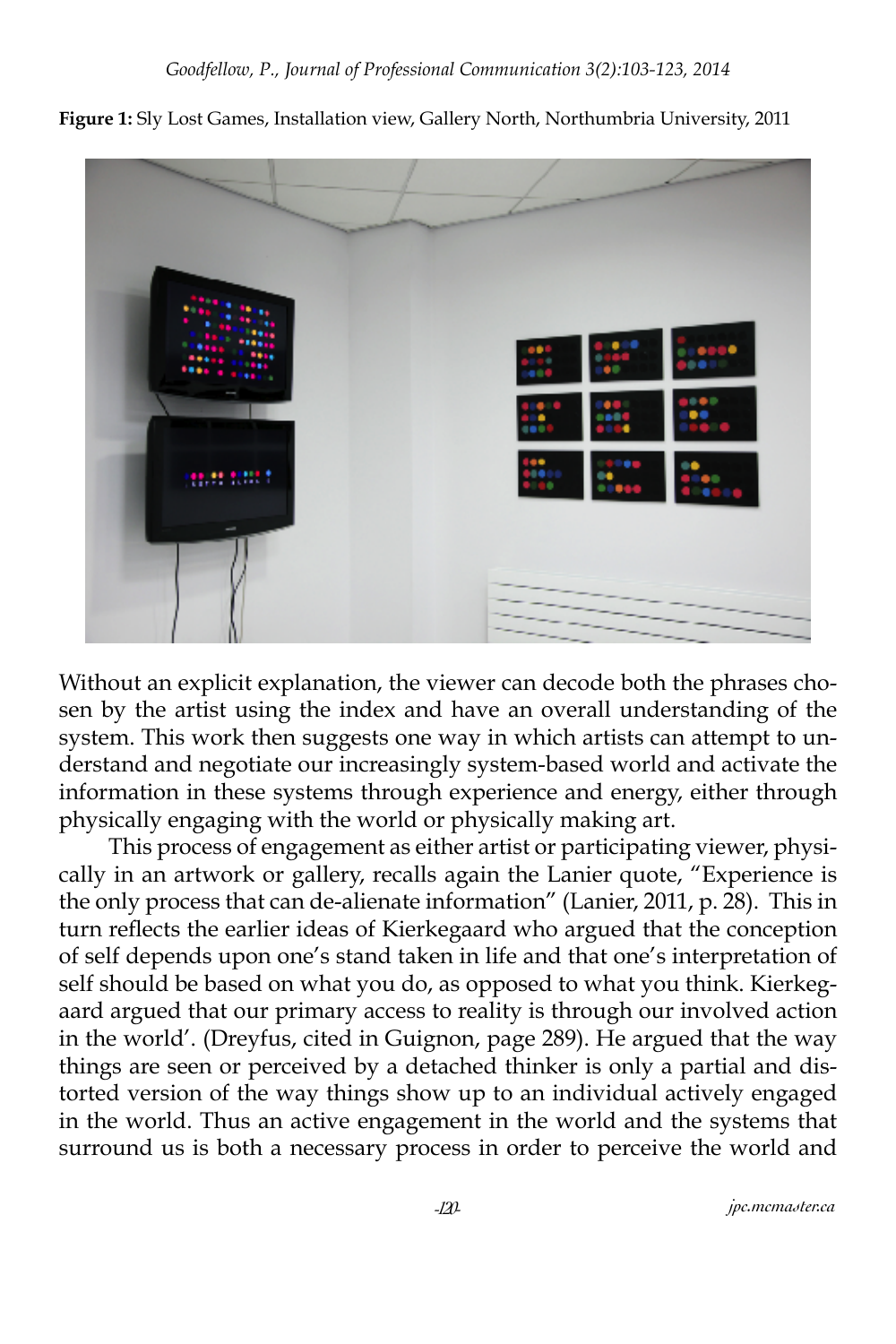how it works and a necessary process in order to make critical or aesthetic judgements about the world.

## References

- Ascott, R. (2003). *Telematic embrace: Visionary theories of art, technology, and consciousness.* Berkeley, CA: University of California Press
- Baudelaire, C. P. (1863). *The painter of modern life* (2009 Ed.). City of Westminster: Penguin Classics
- Benjamin, W. (1968). *The work of art in the age of mechanical reproduction.* City of Westminster: Penguin Classics

Benjamin, W. (2002). *The arcades project.* New York: Belknap Press.

Boulding, K.E. (1985). *The world as a total system.* Beverly Hills, CA: Sage

- Burnham, J. (1968). *Beyond modern sculpture: The effects of science and technology on the sculpture of this century.* New York, NY: George Braziller.
- Careri, F. (2001). *Walkscapes: Walking as an aesthetic practice.* Barcelona, Spain: Gustavo Gili.

Coverley, M. (2006). *Psychogeography.* Harpenden: Oldcastle Books.

- Debord, G. (1955). Introduction to a critique of urban geography. In K. Knabb (Ed.) *Situationist international anthology* (Revised and Expanded Ed). U.S.: Bureau of Public Secrets.
- De Salvo, D. (Ed.) (2005). *Open systems: Rethinking art* c. 1970. London, UK: Tate Publishing
- Gelernter, D. (1992). *Mirror worlds: Or the day Software puts the universe in a shoebox... How it will happen and what it will mean.* Oxford: Oxford University Press.
- Gere, C. (2006). Art, time and technology. Oxford: Berg Publishers
- Gottdiener, M. (1985). *The social production of urban space* (2nd Ed). Austin, TX: University of Texas Press.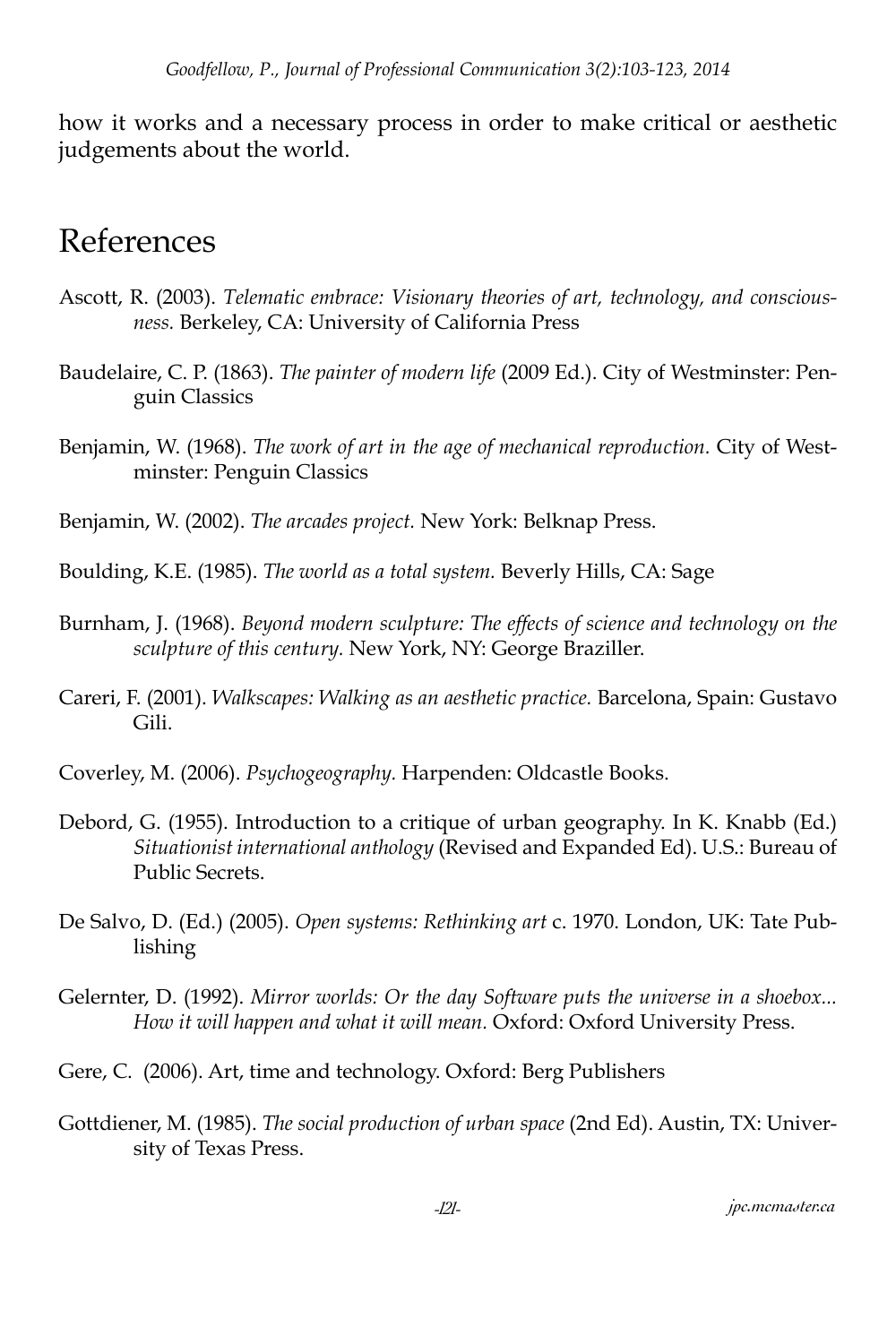- Guignon, C.B. (2006). *The Cambridge companion to Heidegger.* Cambridge, UK: Cambridge University Press.
- Hall, S.S. (1993). *Mapping the next millennium: How computer-driven cartography is revolutionizing the face of science.* New York: Vintage Books.
- Halsall, F. (2008). *Systems of art*. Bern, Switzerland: Peter Lang.
- Landow, G, (1992). *Hypertext: The convergence of contemporary critical theory and technology.* Baltimore, MD: Johns Hopkins University Press.
- Lanier, J. (2011). *You are not a gadget: A manifesto.* City of Westminster: Penguin
- Lefebvre, H. (1994). *The production of space* (D. Nicholson-Smith, Trans.). Oxford: Blackwell Publishers. (Original work published 1974).
- LeWitt, S. (1967). Paragraphs of conceptual art. In A. Alberro & B. Stimson (Eds.), (2000). *Conceptual art: A critical anthology.* Cambridge, MA: MIT Press.
- Lippard, L.L. (1997). *Six years: The dematerialization of the art object* (Reprint edition). Berkeley, CA: University of California Press.
- Luhmann, N. (2000). *Art as a social system*. Redwood City, CA: Stanford University.
- Knabb, K. (Ed.) (1981). *Situationist international anthology.* Berkeley, CA: Bureau of Public Secrets.
- McDonough, T. (2009), *The situationist and the city*. London, UK: Verso.
- Pickles, J. (1995). *Ground truth: The social implications of geographic information systems.* New York, NY: Guilford Press.
- Shanken, E.A. (1999). The house that Jack built: Jack Burnham's concept of 'software' as a metaphor for art. *Leonardo Electronic Almanac, 6*(10).
- Shanken, E.A. (2002), Art in the information age: Technology and conceptual art. *Leonardo, 35*(4).
- Shanken, E.A. (2009). *Reprogramming systems aesthetics: A strategic historiography*. Retrieved from http://escholarship.org/uc/item/6bv363d4

Ross, S.G. (1994). *Art and its significance: An anthology of aesthetic theory* (Third Ed.).